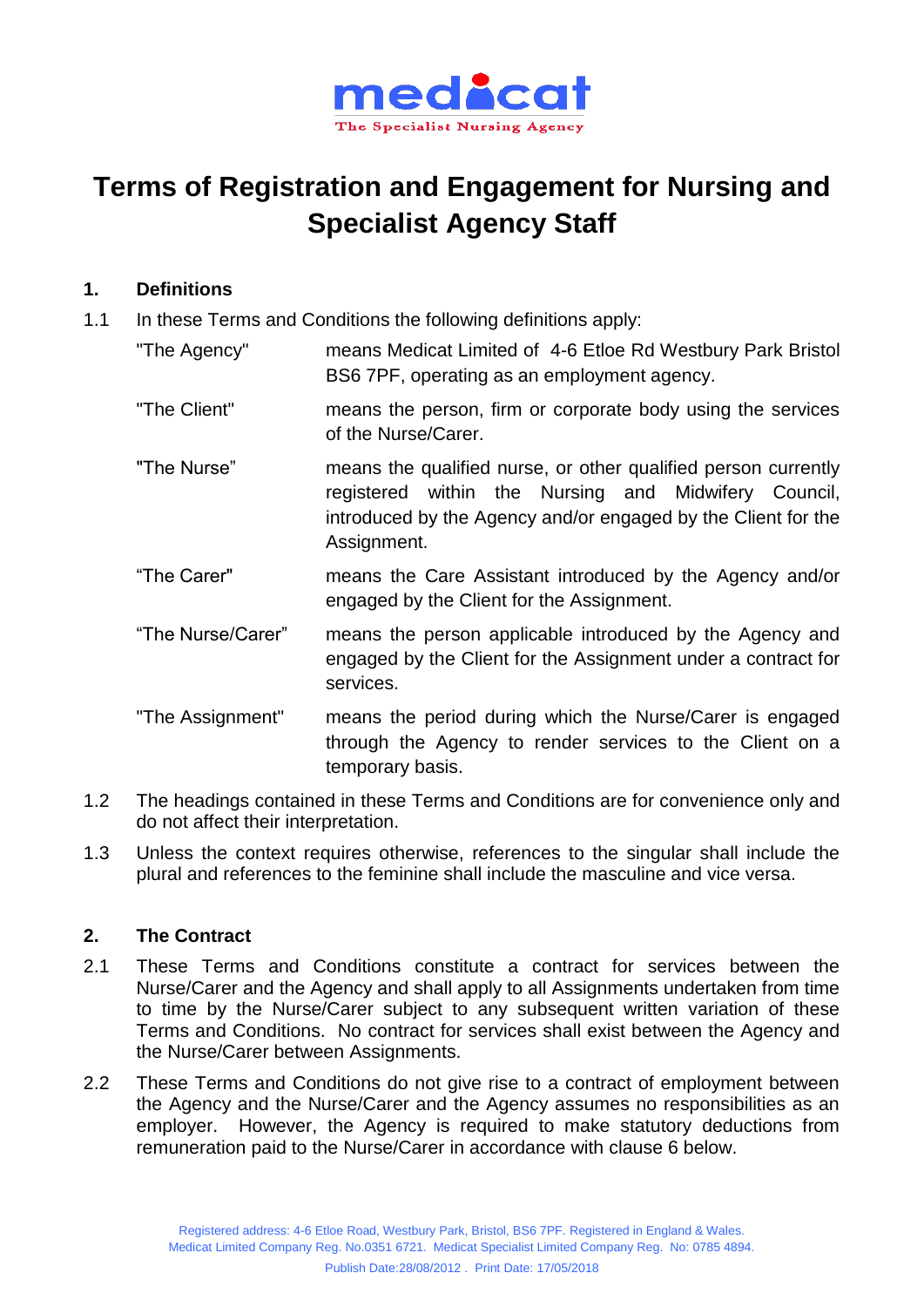- 2.3 No variation or alteration to these Terms and Conditions shall be valid unless approved by the Agency in writing.
- 2.4 The Nurse/Carer appoints the Agency as agent to act on her behalf in arranging assignments by providing an introductory service and to collect remuneration from Clients on her behalf.

#### **3. Assignments**

- 3.1 The Agency shall use its best endeavours to obtain suitable Assignments for the Nurse/Carer.
- 3.2 Any failure by the Agency to obtain a suitable Assignment for the Nurse/Carer shall not give rise to any liability on the part of the Agency. The Nurse/Carer recognises that there may be periods between Assignments when no work is available.
- 3.3 The Nurse/Carer is not obliged to accept any Assignment offered by the Agency.
- 3.4 Due to the nature of the services to be provided by the Nurse/Carer and legislation relating to the qualification of any Nurse or Care Assistant to provide such services, the Nurse/Carer may not under any circumstances introduce any other person to supply services in her place.
- 3.5 If the Nurse/Carer is unable for any reason to attend work on an assignment, she must inform the Agency within two hours of the commencement of an Assignment or shift.
- 3.6 Any failure by the Nurse/Carer to inform the Agency that she is unable to attend work during the course of an Assignment will be treated as termination of the Assignment by the Nurse/Carer unless the Nurse/Carer can show that exceptional circumstances prevented her from complying with the requirement to notify the Agency in accordance with clause 3.5 above.
- 3.7 If the Nurse/Carer is absent during the course of an Assignment which has not been otherwise terminated by the Agency, the Agency reserves the right to terminate the Assignment in accordance with clause 3.8 below if the Assignment to which the Nurse/Carer was allocated is no longer available for any reason.
- 3.8 The Agency reserves the right to terminate any Assignment at any time for any reason and the Nurse/Carer agrees that termination shall not give rise to any liability on the part of the Agency.
- 3.9 The Agency will forward the Nurse/Carer's P45 to the last known address in the event that the Nurse/Carer does not report to the Agency for a period of more than three weeks to notify her availability for work.

#### **4. Working Time and Timesheets**

4.1 At the end of each week or at the end of an Assignment if shorter than a week the Nurse/Carer shall deliver to the Agency her timesheet duly completed to indicate the number of hours worked by the Nurse/Carer during the preceding week (or the appropriate lesser period) the timesheet must be signed by an authorised representative of the Client.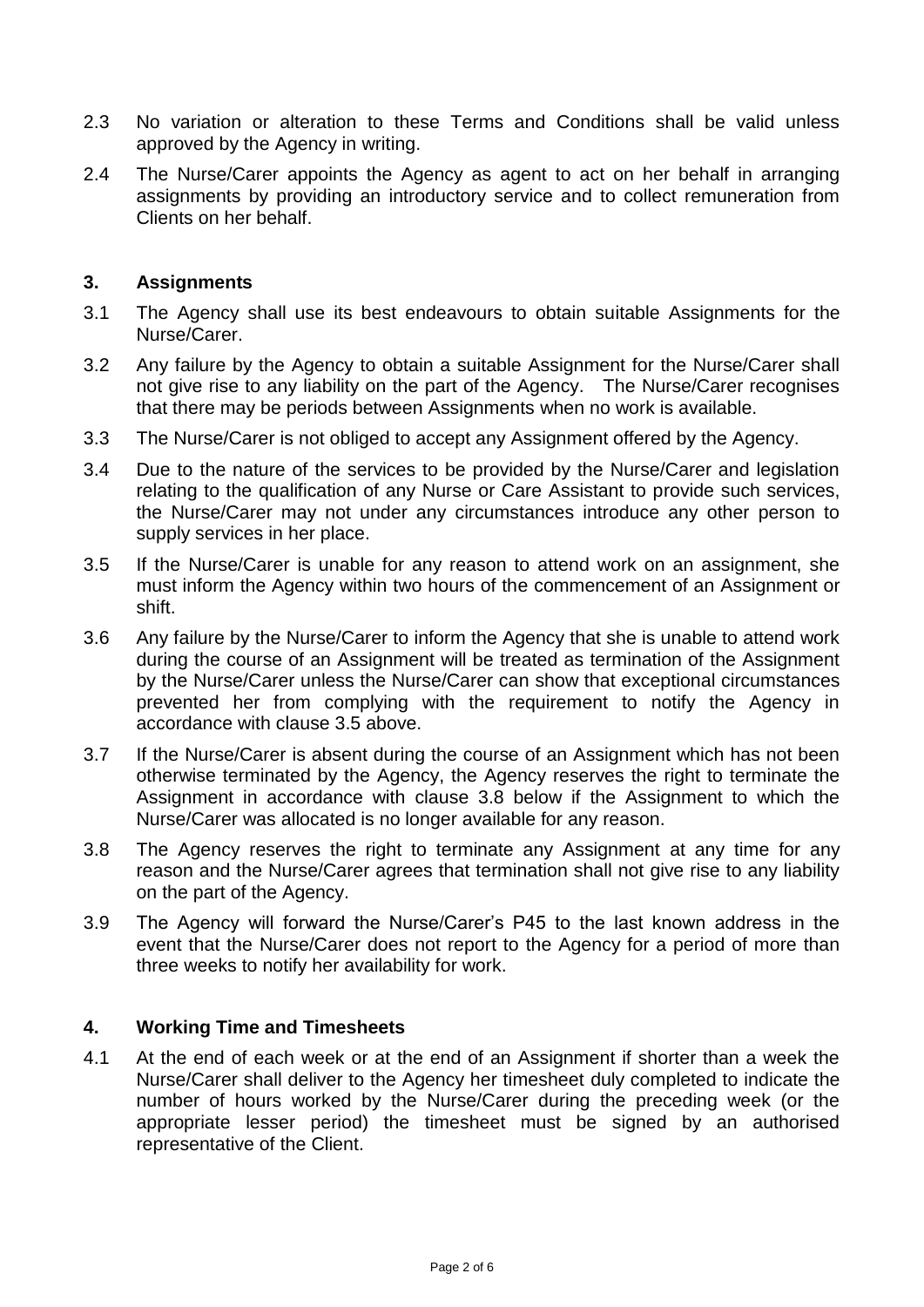- 4.2 The Nurse/Carer will be entitled to pay for the hours worked carrying out duties and activities during the Assignment including reasonable travelling time (as notified by the Agency to the Nurse/Carer from time to time) to the Client's premises, meal or other rest breaks, irrespective of any failure by the Client to pay the Agency.
- 4.3 The Nurse/Carer must not agree with the Client any variation to the location, commencement, duration of or hours to be worked on the Assignment. The Nurse/Carer agrees to notify the Agency immediately if the Client requests any variation of the Assignment. Any variation to an Assignment agreed between the Agency and the Client and the Nurse/Carer will be confirmed to the Nurse/Carer by the Agency.
- 4.4 The requirements of the Working Time Regulations 1998 which impose on workers a maximum working weekly time (presently forty eight hours) will not apply to the Agreement. There may be occasions on which an Assignment may require the Nurse/Carer to work in excess of forty eight hours in any one week. If a Nurse/Carer wishes to work no more than forty eight hours per week, she must give the Agency not less than one week's notice in writing.
- 4.5 The Agency shall not be obliged to make payment to the Nurse/Carer unless the relevant timesheet shall have been completed and delivered in accordance with clause 4.1 above.

# **5. Rates of Pay**

5.1 The Agency's rate of pay applicable at the date of this Agreement is set out on the attached Schedule. Any variation in the rate of pay shall be in the Agency's sole discretion and shall be notified in writing to the Nurse/Carer. The Nurse/Carer shall be paid for each hour worked rounded up to the nearest quarter hour.

#### **6. Payments**

- 6.1 Subject to clause 4 above the Nurse/Carer shall be paid in arrears on a weekly basis by the Agency for hours worked on an Assignment. Payment shall be made direct into the bank account of the Nurse/Carer. Failure to supply the Agency with relevant timesheets and the Nurse/Carer's bank account particulars may delay payment.
- 6.2 Deductions from pay will be made in respect of National Insurance Contributions, PAYE, Income Tax and any other deduction which the Agency is required by law to make in respect of the Nurse/Carer. The Agency will also make deductions in respect of CRB check charges, the cost of uniforms supplied by the Agency and default charges for courses which the Nurse/Carer has agreed to attend but did not.
- 6.3 Subject to any statutory entitlement and unless otherwise agreed the Nurse/Carer is not entitled to receive payment from the Agency or Client for time not spent on Assignment whether in respect of holidays, illness or absence for any other reason.

#### **7. Holiday**

7.1 Holiday entitlement is in line with legislation and the Nurse/Carer is currently entitled to four weeks, four days paid holiday per annual leave year. Holiday entitlement accrues in proportion to the amount of time worked continuously by the Nurse/Carer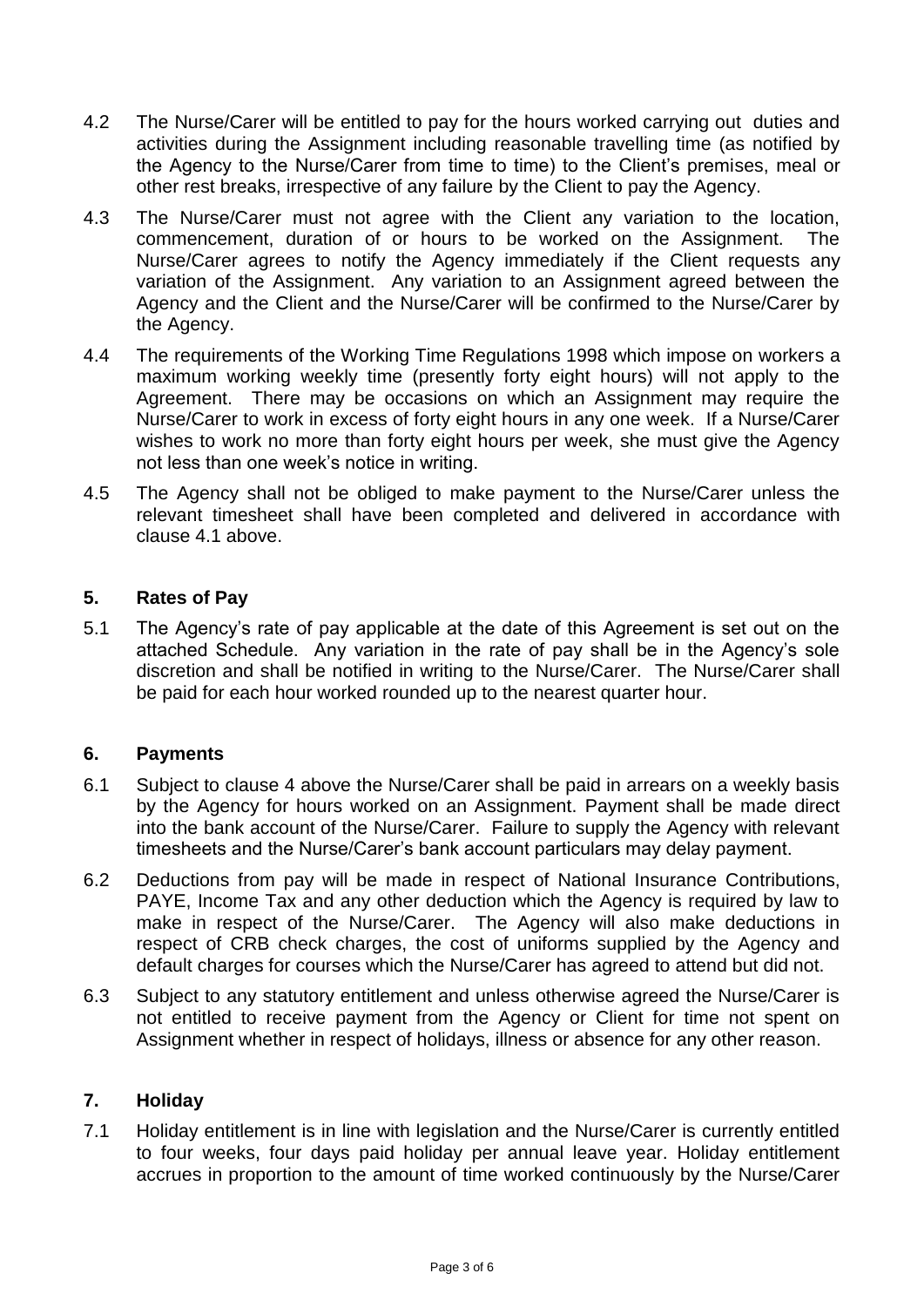during the leave year. The amount of holiday pay to which the Nurse/Carer is entitled is calculated in accordance with and in proportion to the number of hours which she works on Assignments.

7.2 The Agency's holiday year is October - September. All entitlement to holiday must be taken during the holiday year in which it accrues otherwise it will be forfeit. The Nurse/Carer must give written notice to the Agency of at least twice the length of the period of holiday she wishes to take.

#### **8. Obligations of the Nurse/Carer to Clients**

- 8.1 On any Assignment the Nurse/Carer agrees that she will comply with the following provisions for the benefit of the Client:
	- 8.1.1 Conform to the Client's rules, regulations and standards of work and practice, co-operate with the Client's staff and accept the direction, supervision and instruction of any person in the Client's organisation to whom the Nurse/Carer is required to report
	- 8.1.2 Conform to the Client's normal working hours unless alternative arrangements have been agreed with the Client
	- 8.1.3 Comply with Health & Safety policies applicable to the Client's premises and to take all reasonable steps to safeguard her own safety and the safety of any other person who may be affected by her actions on the Assignment
	- 8.1.4 Note that working excessive hours may create a health and safety risk for the Nurse/Carer and patients/residents. Whilst the Agency will not place a Nurse/Carer on any Assignment which requires working excessive hours, a Nurse/Carer is under a duty not to accept assignments with other agencies which may seriously affect her ability to perform any Assignment she has accepted with the Agency
	- 8.1.5 Not engage in any conduct detrimental to the interests of the Client or residents
	- 8.1.6 Maintain the confidentiality of residents/patients and the Client at all times

#### **9. Special Provisions**

- 9.1 The Nurse/Carer agrees to provide the Agency in respect of any Assignment offered to her, the following information which may be copied and retained under these terms and conditions and copies provided to the Client if required:
	- 9.1.1 Proof of identity
	- 9.1.2 Proof of training and qualifications
	- 9.1.3 Two references from persons not related to the Nurse/Carer
- 9.2 In order to comply with statutory requirements in force from time to time the Nurse/Carer is required to provide to the Agency her birth certificate (or equivalent document) and a passport photograph, copies of which may be retained by the Agency.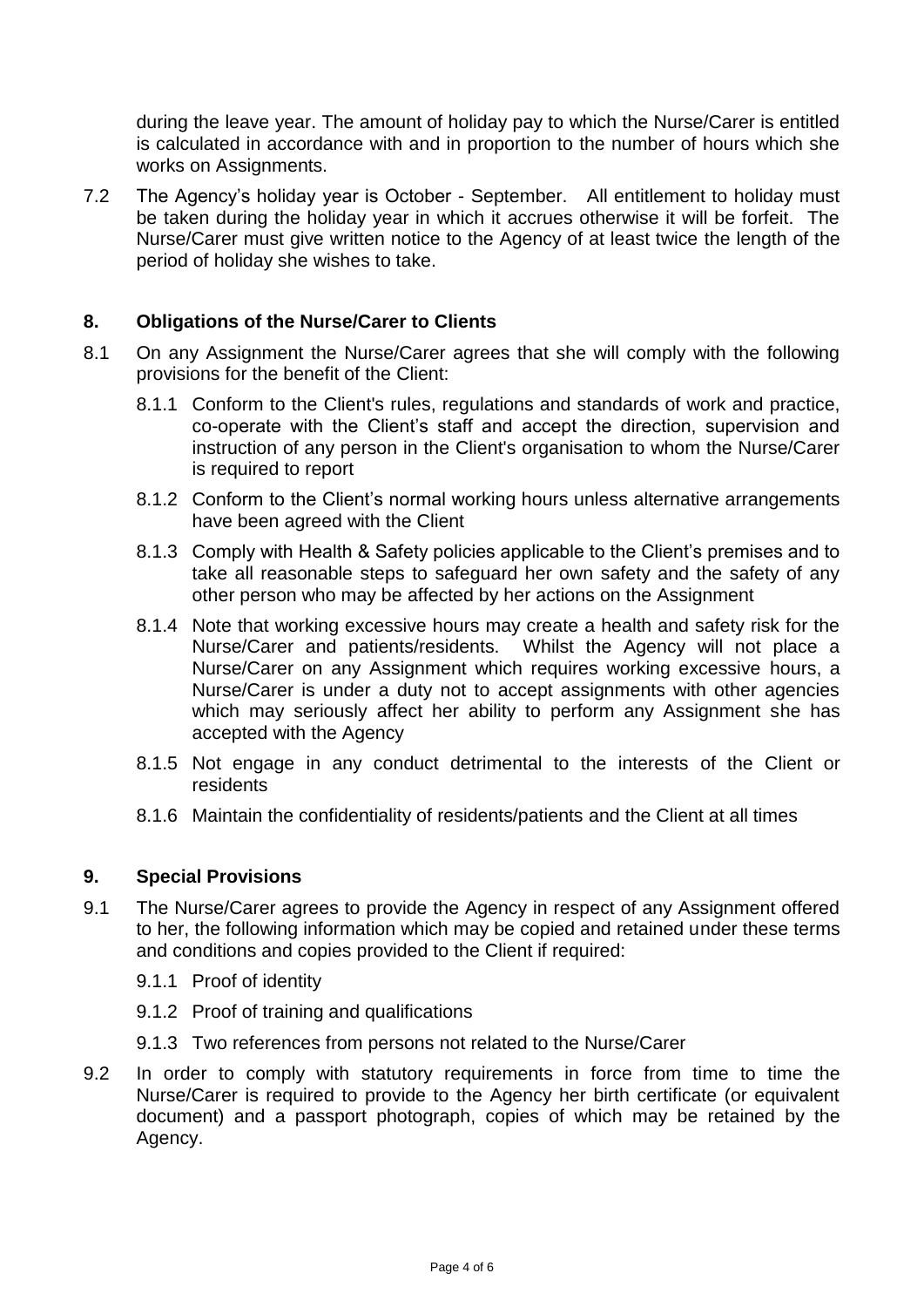- 9.3 The Nurse/Carer will be required to wear a uniform on Assignment appropriate to the place of assignment.
- 9.4 The Nurse shall ensure she is a member of a recognised Nurses Trade Union.
- 9.5 A qualified Nurse shall ensure that her registration with the NMC remains in force at all times and that she complies with (i) NMC Professional Code of Conduct during every Assignment and (ii) all NMC CPD requirements to satisfy NMC Prep.
- 9.6 The Nurse must comply with the NMC guidelines on the administration of drugs and any additional procedures and/or safeguards required by the Client during the Assignment.
- 9.7 The Nurse/Carer must ensure that she has appropriate and adequate immunisation as may be required from time to time by the Client and Agency.
- 9.8 The Nurse/Carer must maintain her own Professional Indemnity insurance cover. A Nurse may obtain such insurance through the Royal College of Nursing. A Carer may discuss her insurance requirements with the Agency.
- 9.9 Carers must be trained in the delivery of basic care. Carers may obtain particulars of appropriate training through the Agency.
- 9.10 The Nurse/Carer is required to advise the Agency immediately of any medical condition or any change in state of health which may affect her eligibility for Assignments or ability to carry out Assignments.
- 9.11 Before commencing an Assignment the Nurse/Carer must provide the Agency with confirmation that she has not been convicted or cautioned in relation to any criminal offence. In the event that the Nurse/Carer is charged or cautioned in respect of any criminal offence, the Nurse/Carer shall inform Agency immediately.
- 9.12 The Nurse/Carer must immediately inform the Agency of any complaint made against her in connection with her professional competence or conduct at any time.
- 9.13 Nurses must ensure that they regularly obtain all appropriate mandatory training and certificates and attend the necessary study days in each 3-year period in order to satisfy NMC PREP policy.

#### **10. Temp to Perm**

- 10.1 If during the course of an Assignment or within six months after the end of an Assignment the Client wishes to employ the Nurse/Carer direct, the Nurse/Carer acknowledges that the agency will be entitled to charge the Client an introduction fee.
- 10.2 The Nurse/Carer must advise the Agency immediately if she has been offered employment or engagement by the Client or any third party to whom she is introduced by the Client and provide details of any remuneration offered.

#### **11. Gratuities**

11.1 The Nurse/Carer must not accept any gratuities, gifts or money (other than confectionery worth less than £5). The Agency may terminate any Assignment immediately upon being made aware of a breach of this clause.